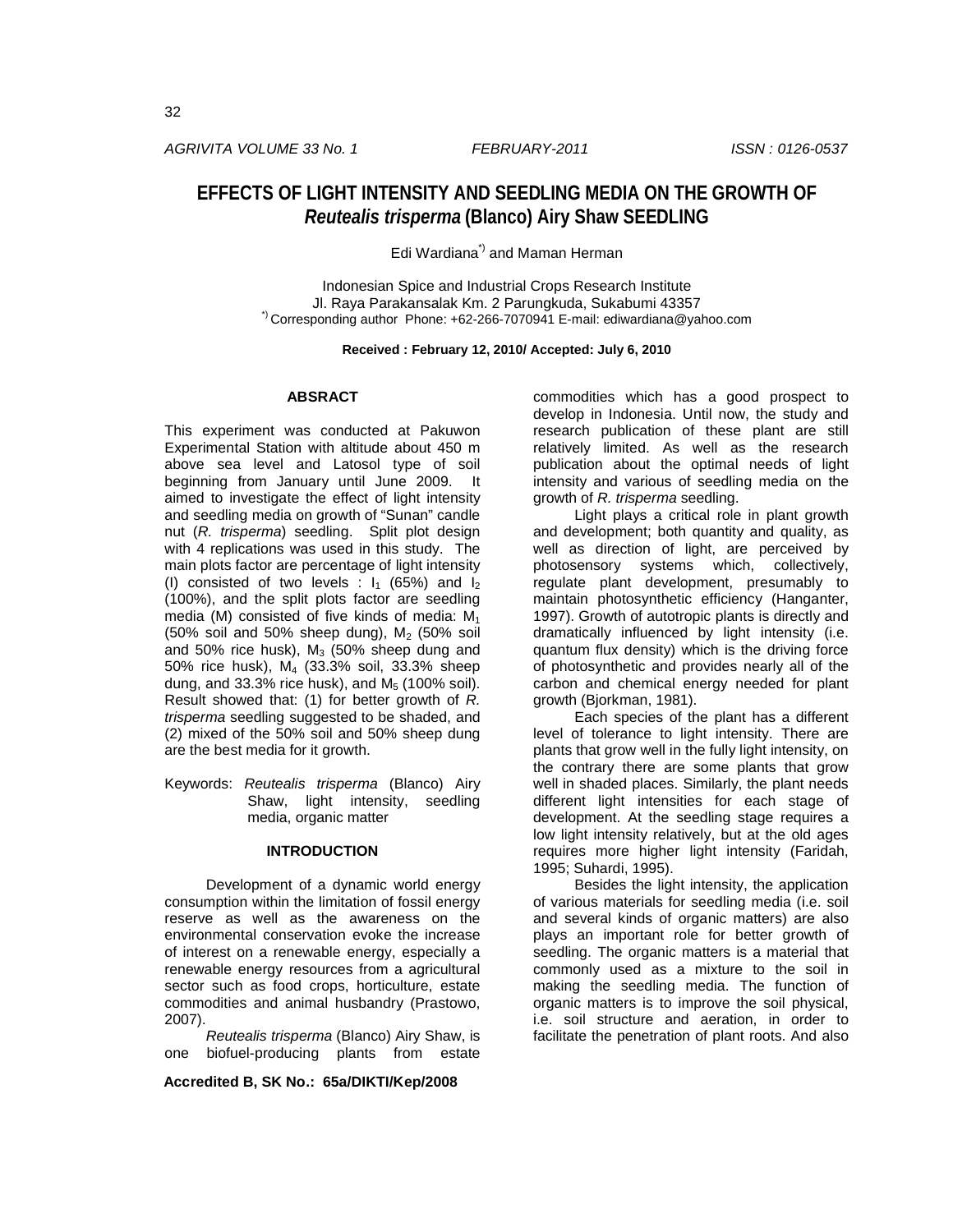plays a role in improving the soil chemical properties.

Organic matters have important functions in the soil : (1) physical functions, which can improve soil physical properties such as improving soil aggregation and permeability; (2) chemical functions, which can increase the capacity of cations exchange, improve the buffer capacity of soil, increase the availability of some nutrients, and improve the efficiency of P absorption; and (3) biological functions, as the source of main energy for soil microorganism activities (Suhartatik and Sismiyati, 2000). Organic matters such as crop waste, green manure and cattle manure in a soil-plant systems can improve the soil structure and assist in the development of soil microorganism (Matsushita *et al.,* 2000; Belay *et al.,* 2001), increase the content of P available directly or indirectly (Sukristiyonubowo *et al.* 1993), and increase the saprophyitic and inhibit the parasitic organisms in the plants (Stevenson, 1982). The objective of this study is to analyze the effect of light intensity and seedling media on the growth of *R. trisperma* seedling.

## **MATERIALS AND METHODS**

This experiment was conducted at Pakuwon Experimental Station with altitude of 450 m above sea level, with the Latosol type of soil and C type of climate beginning from January to May 2009. The split plot design with four replications was used in this study. The main plot factor are the light intensity treatments (I) consisted of two levels :

- 1.  $I_1$  (65% light intensity)
- 2.  $I_2$  (100% light intensity),

and the split factor are the seedling media treatments (M) consisted of five levels :

- 1.  $M_1$  (mixture of soil and sheep dung with a ratio 50: 50%),
- 2.  $M<sub>2</sub>$  (mixture of soil and rice husk with a ratio 50: 50%),
- 3.  $M<sub>3</sub>$  (mixture of sheep dung and rice husk with a ratio 50: 50%),
- 4. M4 (mixture of soil, sheep dung, and rice husk with a ratio 33.3 : 33.3 : 33.3%),
- 5.  $M<sub>5</sub>$  (soil 100%, as control).

The seed of *R. trisperma* come from the composite population of two districts and five villages in Majalengka, West Java. The seed

were germinated in the nursery with media that consisted of soil, sand and sawdust materials. After three months of germination, the seedling were transferred in to polybag of 20 x 25 cm size with seedling media in accordance to the treatment used. An application of 65% light intensity treatment using a black paranets that made from nylon materials and had available in public market, while the 100% light intensity were applicated without paranet (not shade).

The effect of treatment were observed at one and two Months After Treatment (MAT). Variables measured were: plant height, leaf number, leaf length, leaf width, diameter of lower stem, diameter of upper stem, fresh weight and the dry weight of roots, stems, leaves, and total, and Relative Growth Rate (RGR). Data were analyzed by ANOVA *(Analysis of Variance)* and followed by average difference test of LSD *(Least Significant Difference)* at 5% level.

#### **RESULTS AND DISCUSSION**

Based on analysis of variance that the interaction effect of main plot and split plot factors did not differ significantly in all variables measured. Therefore, further discussion will be more focused on each factor.

#### **Light Intensity**

The effect of light intensity on vegetative growth of *R. trisperma* seedling at 1 and 2 MAT showed significanty different (Table 1). At 1 MAT, *R. trisperma* seedlings that received 65% of light intensity gave the higher number of leaves, leaf length and leaf wide than the 100% light intensity (not shaded), but to the contrary occurred in height of plant. The diameter of lower and upper stem showed no significantly difference among the treatment. These results (number of leaves, leaf length and width leaves) are also consistent to the 2 MAT. Even on the diameter of upper stem was significantly different, whereas the height of plant showed no significantly different (Table 2).

The same result occurred in the Meranti (*Shorea spp.*) planted under shading condition at nursery level wich showed the larger of leaves size than without shading (Marjenah, 2001). Turmeric grown under lower RLI (Relative Light Intensity) had increased vegetative parameters, and a higher shoot biomass (Hossain *et al*., 2005<sup>b</sup>). Other research result showed that the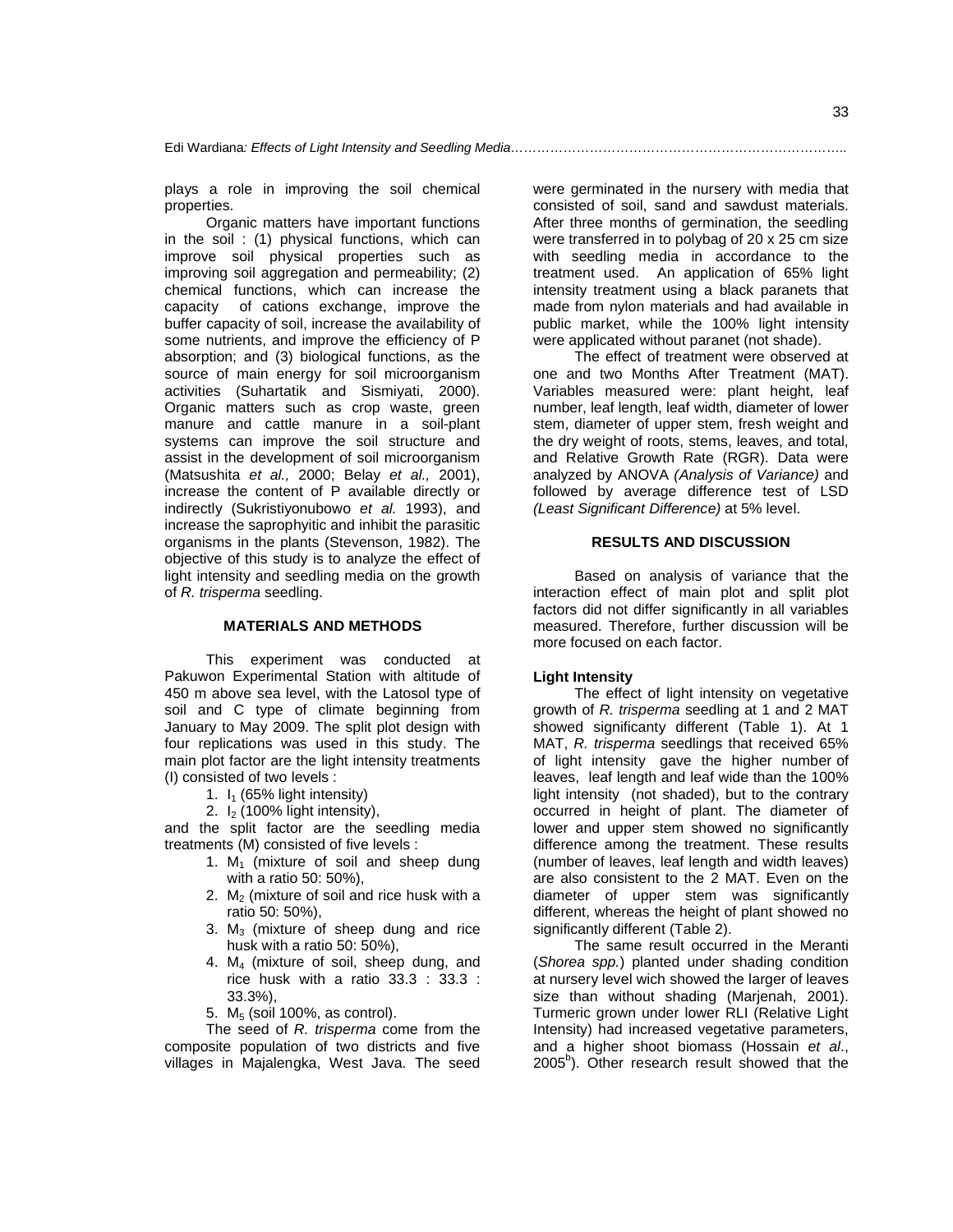reduction in light intensity until 60% (in screenhouse*)* has positive effect on the early growth of Kapur plant (*Hopea gregaria*) (Suhardi, 19955). Also reported that rice can grow well with partial shading, but heavy shading reduce yield (Kobata *et al.,* 2000). Percentage of brix*,* pH level and phenolic content of grape vary with the light intensity (Joscelyne *et al.,* 2007).

The leaves of plant in the fully light intensity and shaded conditions, or in the tolerant and intolerant plant species, has the high variability in the morphological characters. At the same species and ages, the leaves of plant under shading conditions are generally more smaller, thicker, and rougher texture, fewer number of stomata, thicker cuticule layer and cell wall, and smaller space between cells (Daniel *et al.,* 1992; Sutarmi, 1983). Generally, adaptive responses of plant to low irradiance are increase of leaf area ratio, chlorophyll content, leaf to stem mass and stem length. On the other hand, adaptive responses also include decreased of leaf thickness, chlorophyll *a* to *b* ratio and root growth relative to shoot growth (Corre, 1983; Fujita *et al.,* 1993; Singh, 1994).

Other research results showed that the growth of *R. trisperma* seedlings planted under 100% light intensity had better than 50% light intensity. The differences results may be due to

the light intensity that used by Saefudin *et al.* (2009) is relatively too low (50%). If light intensity is too low can decrease plant photosynthesis rates and RGR.

Fresh and dry weight of roots, leaves, stems, and total of *R. trisperma* seedling planted under 65% light intensity was significantly higher if compared to the full light intensity (100%) (Table 3). The better growth of leaves and stems of *R. trisperma* planted under 65% compared to the 100% light intensity (in Table 1 and 2) will positive effect to the plant photosynthesis rates. The photosynthates were produced by photosynthesis process stored in plant tissues and partly used as chemical energy to support plant growth and development. One indicators of the total photosynthates deposit were reflected in the form of dry matter accumulation. This indicator are identic to the value of RGR in Table 3.

The shoot biomass increased with increasing plant height, leaf number and tiller number of turmeric (Hossain et al., 2005<sup>a</sup>; 2005<sup>b</sup>; Hossain and Ishimine, 2005). The light plays a decisive role in morphogenesis and resource allocation pattern in plants. It is wellestablhised that shaded plants allocate much of their photosynthates into the shoot structures to allow interception of more light (Begna *et al*., 2002).

| Treatments                                                        | Plant<br>Height<br>(cm) | No. of<br>leaves  | Length of<br>Leaves<br>(cm) | Widht of<br>leaves<br>(cm) | Diameter of<br>upper stem<br>(cm) | Diameter of<br>lower stem<br>(cm) |
|-------------------------------------------------------------------|-------------------------|-------------------|-----------------------------|----------------------------|-----------------------------------|-----------------------------------|
| Light intensity:                                                  |                         |                   |                             |                            |                                   |                                   |
| $I_1$ . 65% Light intensity                                       | 21.72 b                 | 5.91a             | 10.65 a                     | 9.71a                      | 0.34a                             | 0.64a                             |
| $I2$ . 100% Light intensity                                       | 23.58a                  | 5.40 <sub>b</sub> | 9.76 <sub>b</sub>           | 8.94 b                     | 0.31a                             | 0.60a                             |
| Seedling media:                                                   |                         |                   |                             |                            |                                   |                                   |
| $M_1$ . Soil + Sheep dung (50:50%)                                | 22.98a                  | 5.73 ab           | $10.50$ ab                  | 9.73ab                     | 0.35a                             | 0.65a                             |
| $M_2$ . Soil + rice husk (50:50%)                                 | 22.48 a                 | 5.65 ab           | 9.83c                       | 8.90 <sub>b</sub>          | 0.31a                             | 0.63a                             |
| $M_3$ . Sheep dung + rice husk (50:50%)                           | 22.93a                  | 5.18 b            | 9.99 <sub>b</sub> c         | $9.11$ ab                  | 0.31a                             | 0.62a                             |
| M <sub>4</sub> . Soil + sheep dung+rice husk<br>(33.3:33.3:33.3%) | 23.20a                  | 5.83 ab           | 10.80a                      | 9.98a                      | 0.34a                             | 0.61a                             |
| M <sub>5</sub> . Soil (100%)                                      | 21.68 a                 | 5.91 a            | 9.92 <sub>bc</sub>          | 8.91 ab                    | 033 a                             | 0.60a                             |
| CV(%)                                                             | 13.95                   | 2.95              | 1.97                        | 5.69                       | 0.41                              | 0.54                              |

Table 1. Vegetative growth of *R. trisperma* seedling at 1 month ages after treatment (MAT)

Remarks= Number are followed by same letters in each coloumn are not significantly different at 5% level

34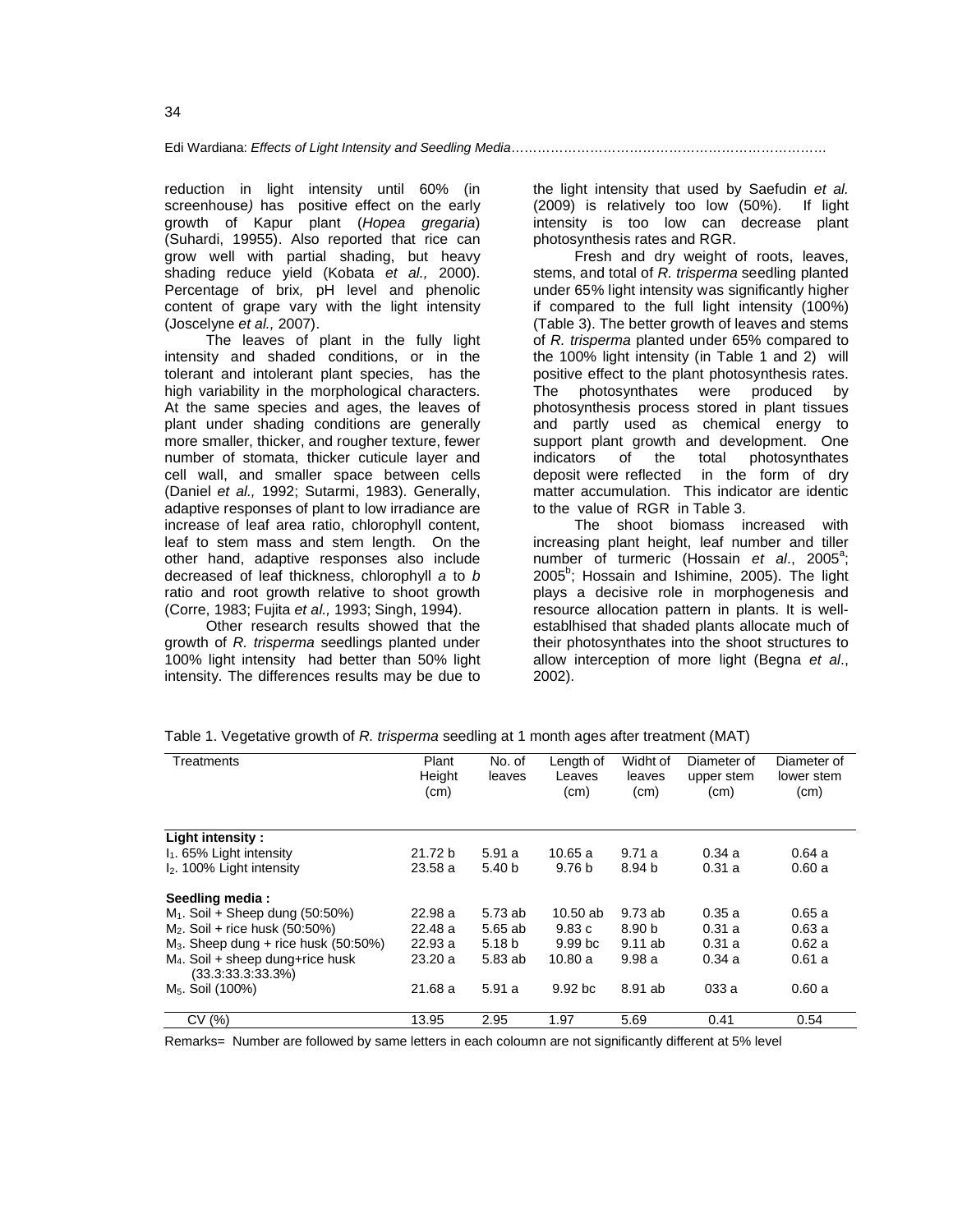Edi Wardiana*: Effects of Light Intensity and Seedling Media…………………………………………………………………..*

| Treatments                                              | Plant<br>Height<br>(cm) | No. of<br>leaves  | Length<br>of<br>leaves<br>(cm) | Widht of<br>leaves<br>(cm) | Diameter of<br>upper stem<br>(cm) | Diameter<br>of lower<br>stem (cm) |
|---------------------------------------------------------|-------------------------|-------------------|--------------------------------|----------------------------|-----------------------------------|-----------------------------------|
| Light intensity :                                       |                         |                   |                                |                            |                                   |                                   |
| $I_1$ . 65% Light intensity                             | 23.05a                  | 8.17 a            | 12.79a                         | 13.53 a                    | 0.49a                             | 0.74a                             |
| $I2$ . 100% Light intensity                             | 24.62a                  | 7.50 <sub>b</sub> | 11.10 <sub>b</sub>             | 11.19 <sub>b</sub>         | 0.39 <sub>b</sub>                 | 0.70a                             |
| Seedling media:                                         |                         |                   |                                |                            |                                   |                                   |
| $M_1$ . Soil + Sheep dung (50:50%)                      | 25.49a                  | 8.13 ab           | 13.17a                         | 14.05 a                    | 0.46a                             | 0.75a                             |
| $M_2$ . Soil + rice husk (50:50%)                       | 23.48a                  | 7.63 ab           | 10.81 <sub>b</sub>             | 11.25 <sub>bc</sub>        | 0.41a                             | 0.69 <sub>b</sub>                 |
| $M_3$ . Sheep dung + rice husk (50:50%)                 | 24.08a                  | 7.50 ab           | 12.39a                         | 12.35 <sub>b</sub>         | 0.46a                             | 0.73ab                            |
| $M4$ . Soil + sheep dung+rice husk<br>(33.3:33.3:33.3%) | 23.49a                  | 8.49a             | 12.97 a                        | 14.00 a                    | 0.46a                             | 0.75a                             |
| M <sub>5</sub> . Soil (100%)                            | 22.63a                  | 7.41 <sub>b</sub> | 10.40 <sub>b</sub>             | 10.13c                     | 0.41a                             | 0.69 <sub>b</sub>                 |
| CV(%)                                                   | 22.13                   | 4.80              | 6.92                           | 9.22                       | 0.61                              | 0.20                              |

Table 2. Vegetative growth of *R. trisperma* seedling at 2 month ages after treatment (MAT)

Remarks= Number are followed by same letters in each coloumn are not significantly different at 5% level

Based on the result and discussion above had known that the plant growth of *R. trisperma* seedling does not needs a full light intensity. On the other hand, for better growth of *R. trisperma* seedling is require the shading condition. The process of plant photosynthesis seem to be quite more efficient under 65% light intensity and produce the optimally photosynthates if compared to 100% light intensity. Whereas, if the light intensity below of 65% will decrease plant photosynthesis rates, and while on 100% light intensity the plant photosynthesis rates may have exceed to the light saturation point. Simarangkir (2000) reported that the rates of plant photosynthesis will be proportional to the light intensity and respiration. However, at the light saturation point, plants cannot increase the photosynthates although the light sufficiently available.

The high growth of leaves, stems, fresh weight and dry weight of *R. trisperma* seedlings under 65% light intensity does not means that the crop varieties has tolerance to the shading condition. This phenomenon is due to the need of light intensity at seedling stage is still remainly low. Generally, the plant needs different light intensity for each stage of development. At the seedling stage requires a low light intensity, but

at the old ages requires more higher light intensity (Faridah, 1995; Suhardi, 1995).

In the seedling stage the application of shading has several important benefits. For areas with high solar radiation intensity, shading plant can reduce the evapotranspiration rates; where as the high of evapotranspiration rates would lead to the occurrence of drought stress in the plants. Drought stress in the plants caused by insufficient supply of water in the root zone; the high amount of water need by the leaves due to the high of evapotranspiration rates can not be balanced by the amount of water absorption by the roots (Bray, 1997). Drought stress had occured if the amount of water absorption by the roots cannot exceed the amount of water loss caused by transpiration, although the soil water is sufficiently available (Islami and Utomo, 1995). In the areas with the high rainfall intensity, shading plant can reduce the high sparking of rain waters that will negative effect on the canophy development and the structure and stability of seedling media. Furthermore, the damage of structure and stability of seedling media will negative effect on the root growth and development.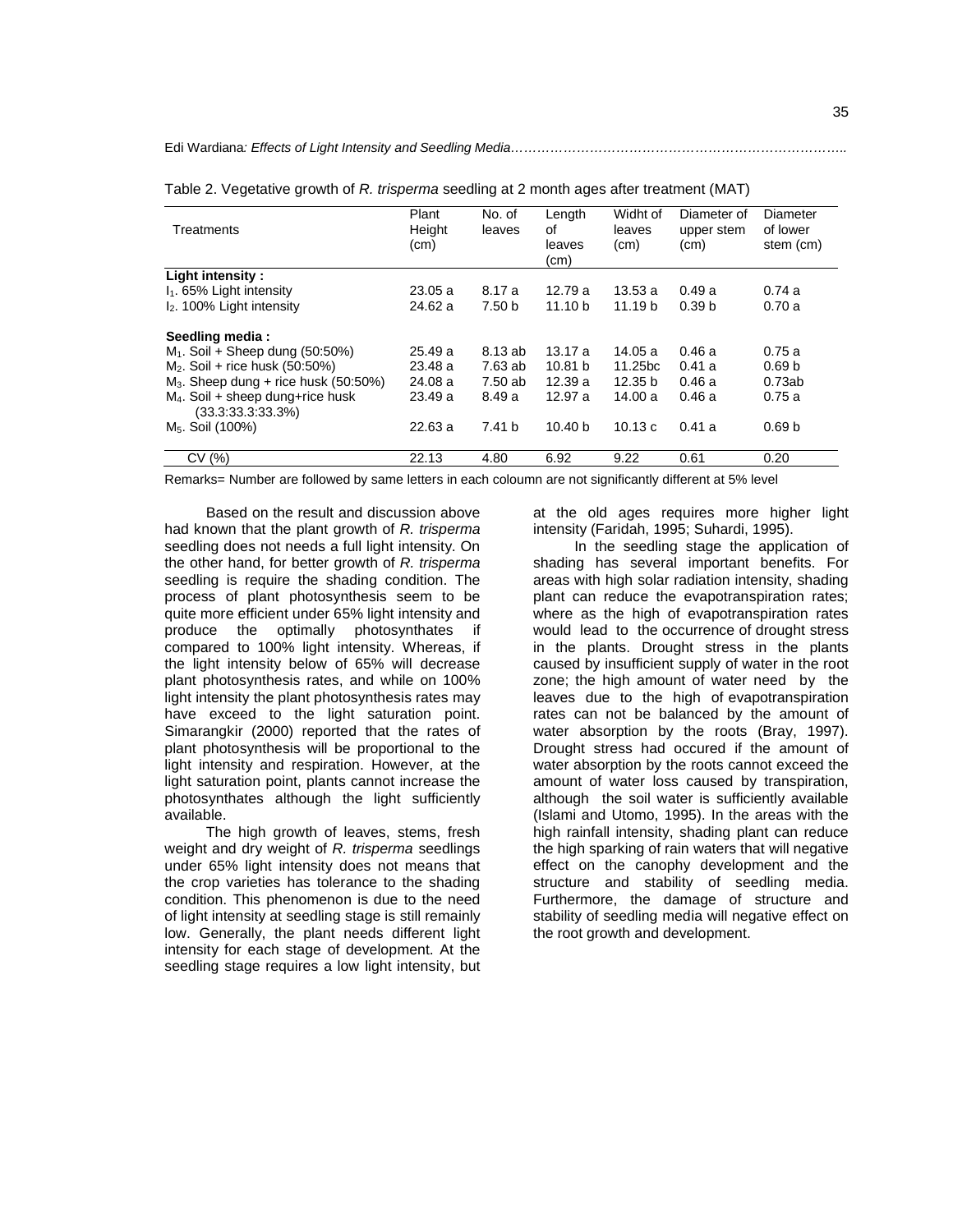| ロボンフォロ |
|--------|
|        |
|        |
|        |
|        |
|        |
|        |
|        |
|        |
|        |

Table 3. Fresh and dry weight of root, stem, leaves, and total and value of RGR of *R. trisperma* seedling at 2 MAT

| <b>Treatments</b>                                       | Fresh weight/tree (g) |                    |                       |                       | Dry weight/tree (g)  |                   |                      |                   | <b>Relative Growth</b>    |
|---------------------------------------------------------|-----------------------|--------------------|-----------------------|-----------------------|----------------------|-------------------|----------------------|-------------------|---------------------------|
|                                                         | Root                  | <b>Stem</b>        | Leaves                | <b>Total</b>          | Root                 | <b>Stem</b>       | Leaves               | Total             | Rate (RGR)<br>(g/8 weeks) |
| Light intensity :                                       |                       |                    |                       |                       |                      |                   |                      |                   |                           |
| $I_1$ . 65% Light intensity                             | 6.54a                 | 16.25a             | 14.36<br>$\mathbf{a}$ | 37.15<br>$\mathbf{a}$ | 1.21<br>$\mathbf{a}$ | 3.14a             | 3.83<br><sub>a</sub> | 8.18 a            | 1.02 a                    |
| 100% Light intensity<br>12.                             | 4.02 b                | 13.80 <sub>b</sub> | 8.44<br>- b           | 26.27<br>b b          | 0.90 <sub>b</sub>    | 2.99 <sub>b</sub> | 2.74<br>b            | 6.64 <sub>b</sub> | 0.83 <sub>b</sub>         |
| Seedling media:                                         |                       |                    |                       |                       |                      |                   |                      |                   |                           |
| $M_1$ . Soil + Sheep dung (50:50%)                      | 5.64a                 | 19.35 a            | 15.99 a               | 40.97 a               | 1.18a                | 3.82a             | 4.32 a               | 9.32 a            | 1.17 a                    |
| $M_2$ . Soil + rice husk (50:50%)                       | 4.97 a                | 13.29 <sub>b</sub> | 9.17<br>$\mathbf{c}$  | 27.43<br>h.           | 1.01 a               | 2.91 <sub>b</sub> | $2.83$ bc            | 6.74 <sub>b</sub> | 0.84 <sub>b</sub>         |
| $M_3$ . Sheep dung + rice husk (50:50%)                 | 5.98a                 | 14.51 b            | $10.08$ bc            | 30.57 ab              | 1.12 a               | 2.76 <sub>b</sub> | $2.90$ bc            | 6.78 b            | 0.85 b                    |
| $M4$ . Soil + sheep dung+rice husk<br>(33.3.33.3.33.3%) | 4.96a                 | 15.61 b            | 13.78 ab              | 32.22 ab              | 1.02 a               | 2.95 <sub>b</sub> | 3.80 ab              | 7.77 ab           | $0.97$ ab                 |
| M <sub>5</sub> . Soil (100%)                            | 4.85a                 | 12.36 <sub>b</sub> | 7.99<br>C.            | 25.21<br>- b          | 0.94 a               | 2.19 <sub>b</sub> | 2.58<br>C.           | 6.44 b            | 0.81<br>- b               |
| CV(%)                                                   | 28.54                 | 29.56              | 52.37                 | 54.32                 | 10.48                | 20.85             | 30.40                | 31.09             | 12.13                     |

Remarks= number are followed by same letters in each coloumn are not significantly different at 5% level

*… … … …*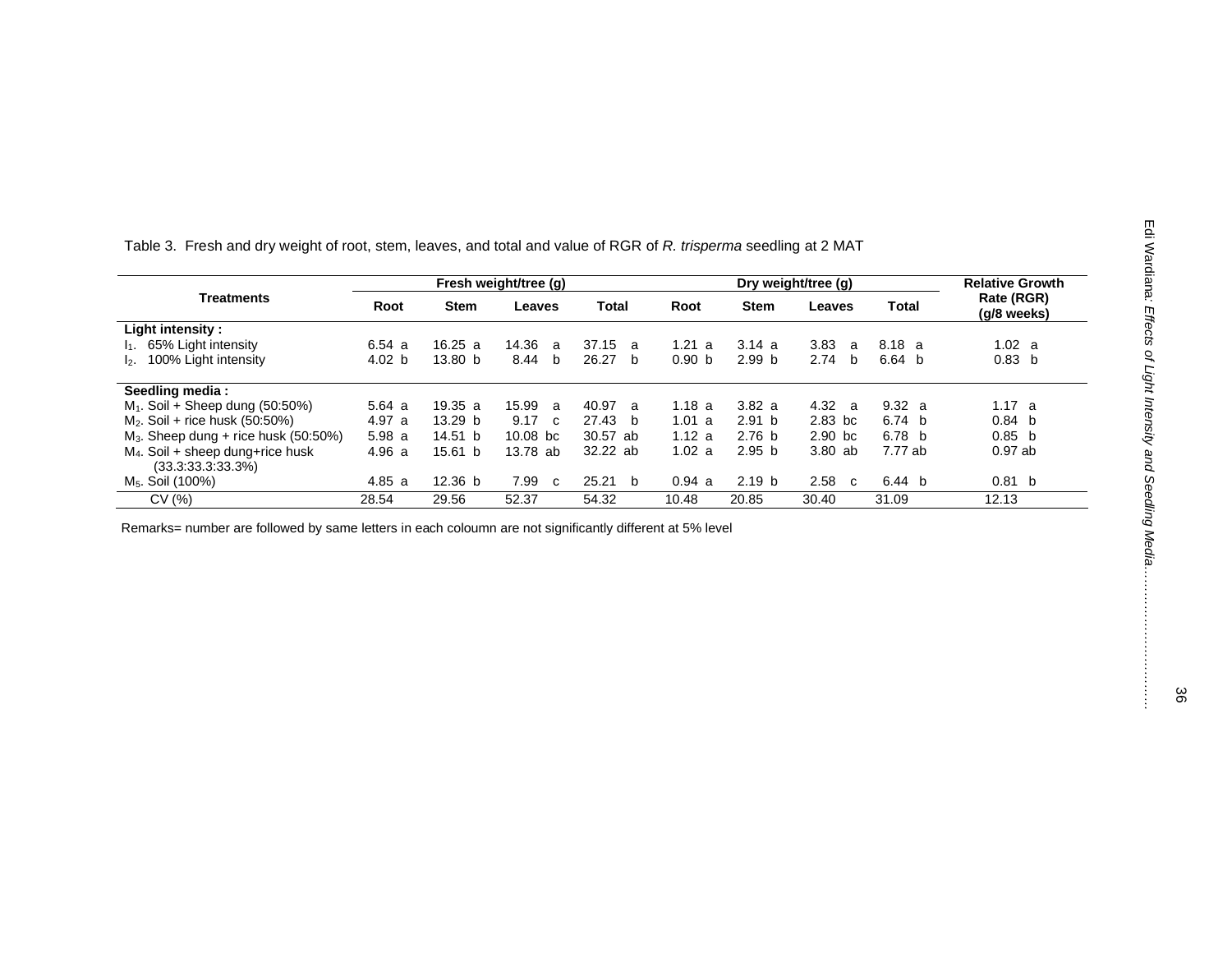#### **Seedling media**

Seedling media that consisted of soil and sheep dung  $(M_1)$ , and soil, sheep dung and rice husk (M4) gave more better effect on vegetative growth and fresh and dry weight of plant if compared to the 100% soil  $(M_5)$  (Table 1 and 2).  $M_1$  had better than  $M_4$  particularly on the fresh and dry weight of stem (Table 3). This result is mainly due to improvement in the chemical and physical properties of the soil caused by the application of organic fertilizer (sheep dung and rice husk). Improvements in soil physical properties will facilitate the process of root penetration, while the improvement in soil chemical properties means there is increasing availability of nutrients needed for plant growth and development.

Positive effect of organic fertilizer on growth and yield of various plants species have been reported by Stevenson (1982); Sukristiyonubowo *et al.* (1993); Suhartatik and Sismiyati (2000); Matsushita *et al.* (2000); Belay *et al*. (2000); Padmini *et al*. (2009). Specially, the effect of organic fertilizer (sheep dung) on soil improvement and production of various plants species have also been reported by Hobir *et al.* (1998); Adimihardja *et al.* (2000); Hadipoentyanti and Shahid (2007); Mayadewi (2007); and Djazuli and Pitono (2008). In soil physic also reported that combination of chicken manure doses with polyacrilamide were effective on soil mechanical resistance and oxygen diffusion coefficient ( Haridjaya, 2009).

The application of rice husk as an additional component on soil + sheep dung  $(M<sub>4</sub>)$ not yet positive effect particularly on the fresh and dry weight of stem (Table 3), because the rice husk require a long time in their mineralization and decomposition process if compared to the sheep dung. Dhalimi (2003) reported that using the ash of rice husk more better than rice husk on the growth of vanilla seedling. This is caused by slowly process of decomposition and mineralization of rice husks. The decomposition process of 15% rice husk in the limed soil needs time of eight weeks.

### **CONCLUSIONS**

For better growth of *R. trisperma* seedling suggested to be shaded, and mixed of the 50% soil and 50% sheep dung are the best media for it growth.

## **ACKNOWLEDGEMENTS**

I am grateful to the three Co-researcher (Mr. Asep Sunarya, Mr. Sumantri, and Mr. Moh. Saefudin) for their supporting in collecting data and laboratory analysis. This research was supported by Pakuwon Experimental Station, Indonesian Spice and Industrial Crops Research Institute.

#### **REFERENCES**

- Adimihardja, A., I. Juarsah dan U. Kurnia. 2000. Pengaruh berbagai jenis dan takaran pupuk kandang terhadap produktivitas tanah Ultisol terdegradasi di desa Batin, Jambi. Prosiding Seminar Nasional Sumberdaya tanah, iklim, dan pupuk., Lido, Bogor, 6-8 Desember 1999. Puslittanak, Bogor. Buku II. p. 303-319.
- Begna, S.H., L.M. Dwyer, D. Cloutier, L. Assemat, A. DiTommaso, X. Zhou, B. Prithiviraj, and D.L. Smith. 2002. Decoupling of light intensity effect on the growth and development of  $C_3$  and  $C_4$ weed species through sucrose supplementation. Journal of Expermental Botany 53(376): 1935-1940.
- Belay, A., A.S. Classens, F.C. Wehner and J.M. De Beer, 2001. Influence of residual manure on selected nutrient elements and microbial composition of soil under long term crop rotation. South Africa J. Plant and Soil 18 : 1-6.
- Bjorkman, O. 1981. Responses to different quantum. In: Physiological Plant Ecology (O.L. Lange, P.S. Nobel, C.B. Osmand and H. Zioglor, eds.). Part I. Springer-Verlag, Berlin, Heidelberg, others. New York. p. 57-107.
- Bray, E.A. 1997. Plant responses to water deficit. Plant Physiol. 103: 1035-1040.
- Corre, W.J. 1983. Growth and morphogenesis of sun and shade plants. Annu. Rev. Plant Physiology 28: 355-357.
- Daniel, T.W., J.A. Helms, and F.S. Baker. 1992. Prinsip-prinsip silvikultur (terjemahan). GAMA University Press. Yogyakarta. 72 p .
- Dhalimi, A. 2003. Pengaruh sekam dan abu sekam terhadap pertumbuhan dan kematian tanaman panili (Vanilla planifolia Andrews) di pembibitan. Buletin TRO XIV (2): 45-57.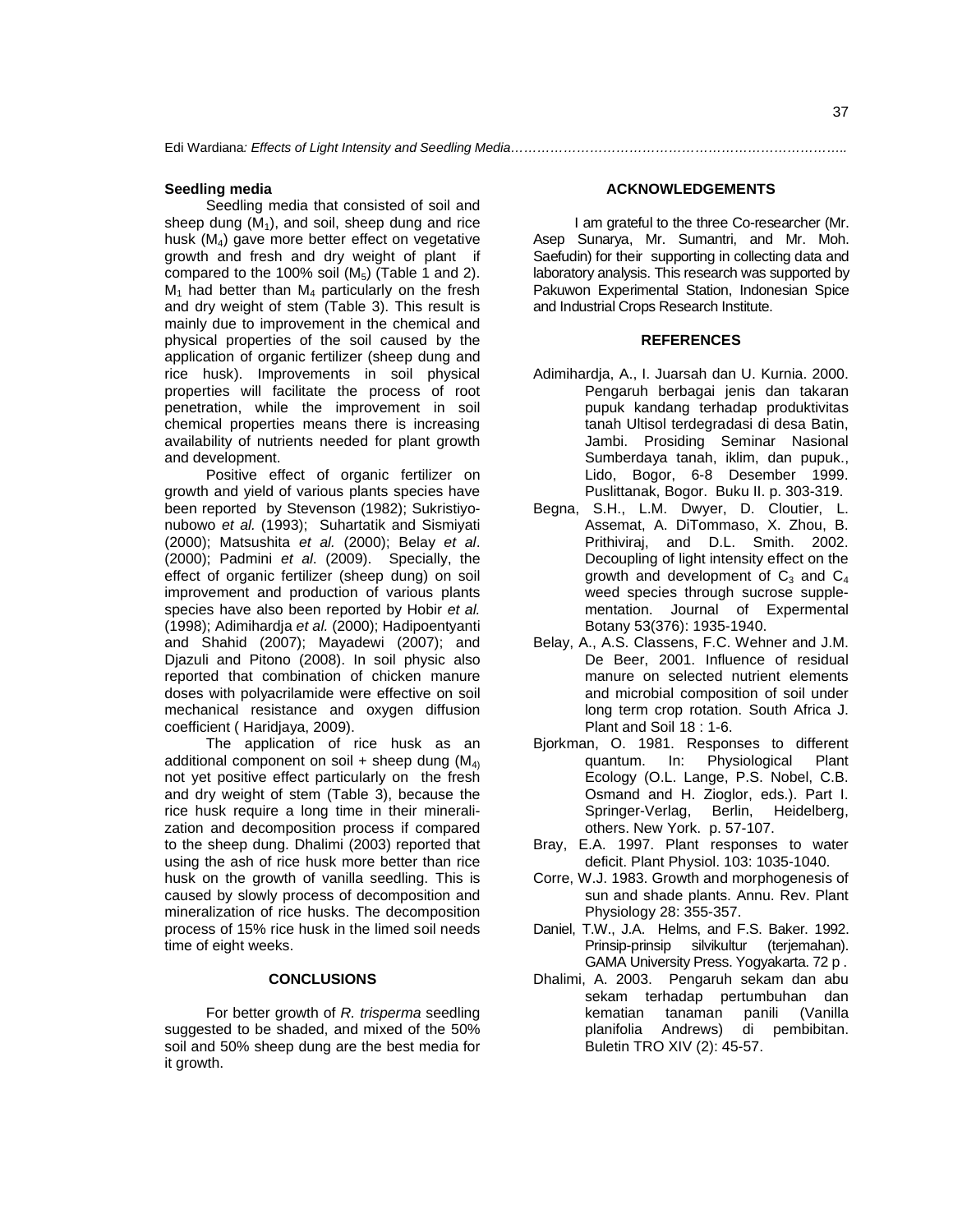Edi Wardiana: *Effects of Light Intensity and Seedling Media*………………………………………………………………

- Djazuli, M. dan J. Pitono. 2009. Pengaruh jenis dan taraf pupuk organik terhadap produk-si dan mutu purwoceng. Jurnal Littri 15(1): 40-45.
- Faridah, E. 1996. Pengaruh intensitas cahaya, mikoriza dan serbuk arang pada pertumbuhan alam Rybalanops Sp. Buletin Penelitian, Fakultas Kehutanan UGM Yogyakarta, 29: 21-28
- Fujita, K., K. Matsamoto, G.K.O. Buda, and S. Ogata. 1993. Effect of shading on growth and Di-nitrogen fixation of Kudzce and tropical pasture legumes. Soil Sci. Plant Nutr. 39(1): 43-54.
- Hadipoentyanti, E. dan S.F. Syahid. 2007. Respon temulawak (*Curcuma xanthorrhiza* Roxb.) hasil rimpang kultur jaringan generasi kedua terhadap pemupukan. Jurnal Littri 13(3): 106- 110.
- Hanganter, R.P. 1997. Gravity, light and plant form. Plant Cell and Environment, 20: 796-800.
- Haridjaya, O. 2009. Effect of chicken manure and it's combination with polyacrilamide on soil mechanical resistance and oxygen diffusion coefficient. Agrivita 31(2): 188-195.
- Hobir, S.F. Syahid dan I. Mariska, 1998. Pengaruh pupuk dan jarak tanam terhadap pertumbuhan dan produksi jahe asal kultur jaringan. Jurnal Penelitian Tanaman Industri. 4(4): 129- 134.
- Hossain, M.A. and Y. Ishimine. 2005. Growth, yield and quality of turmeric (*Curcuma longa* L.). Plant Proc. Sci. 8: 482-486.
- Hossain, M.A., Y. Ishimine, H. Akamine, and K. Motomura. 2005<sup>a</sup>. Effects of seed rhizome size on growth and yield of turmeric (*Curcuma longa* L.). Plant Proc. Sci. 8: 86-94.
- Hossain, M.A., Y. Ishimine, K. Motomura, and H. Akamine. 2005<sup>b</sup>. Effects of planting pattern and planting distance on growth and yield of turmeric (*Curcuma longa* L.). Plant Proc. Sci. 8: 95-105.
- Hossain, M.A., H. Akamine, Y. Ishimine, R. Teruya, Y. Aniya, and K. Yamawaki. 2009. Effects of relative light intensity on the growth, yield and curcumin content of turmeric (*Curcuma longa* L.). Plant Proc. Sci. 12: 29-36.
- Islami, T. and W.H. Utomo. 1995. Hubungan tanah, air, dan tanaman. IKIP Semarang Press. Semarang. pp. 211-240.
- Joscelyne, V.L., M.O. Downey, M. Mazza, and S.E.P. Bastian. 2007. Partial shading of cabernet sauvignon and shiraz vines altered wine color and mouthfeel attributes, but increased exposure had little impact. J. Agric. Food Chem. 55: 10888-10896.
- Kobata, T., M. Sugaswara, and T. Sadanori. 2000. Shading during the early grain filling period does not affect potential grain dry matter increase in rice. Agron. J. 85: 938-947.
- Marjenah. 2001. Pengaruh perbedaan naungan di persemaian terhadap pertumbuhan dan respon morfologi dua jenis semai meranti. Jurnal Ilmiah Kehutanan "Rimba Kalimantan" 6(2): 26-31.
- Matsushita, K., N. Miyauchi, and S. Yamamuro. 2000. Kinetics of <sup>15</sup>N-labelled nitrogen from co-compost made from cattle manure and chemical fertilizer in a paddy field. Soil Sci. Plant Nutr. 46(2): 355-363.
- Mayadewi, N.N.A. Pengaruh jenis pupuk kandang dan jarak tanam terhadap pertumbuhan gulma dan hasil Jagung Manis. Jurnal Agritrop 26(4): 153–159.
- Padmini, O.S., Tohari, D. Prajitno, dan A. Syukur. 2009. Peran residu legum-padi dan campuran pupuk organik-anorganik terhadap hasil padi dan kandungan amilosa-amilopektin beras. Agrivita 31(2): 178-183.
- Prastowo, B. 2007. Potensi sektor pertanian sebagai penghasil dan pengguna energi terbarukan. Perspektif 6(2): 85-93.
- Saefudin, K.D. Sasmita dan D. Listyati. 2009. Pengaruh naungan terhadap pertumbuh-an benih *R. trisperma.* Prosiding Seminar Kemiri Sunan Penghasil Biodiesel : Solusi Masalah Energi Masa Depan. Balai Penelitian Tanaman Rempah dan Aneka Tanaman Industri. p.141-146.
- Simarangkir, B.D.A.S. 2000. Analisis riap Dryobalanopslanceolata Burck pada layar lebar jalur yang berbeda di hutan koleksi Universitas Mulawar-man Lempake, Kalimantan Timur. Fontir No. 32: 11-23.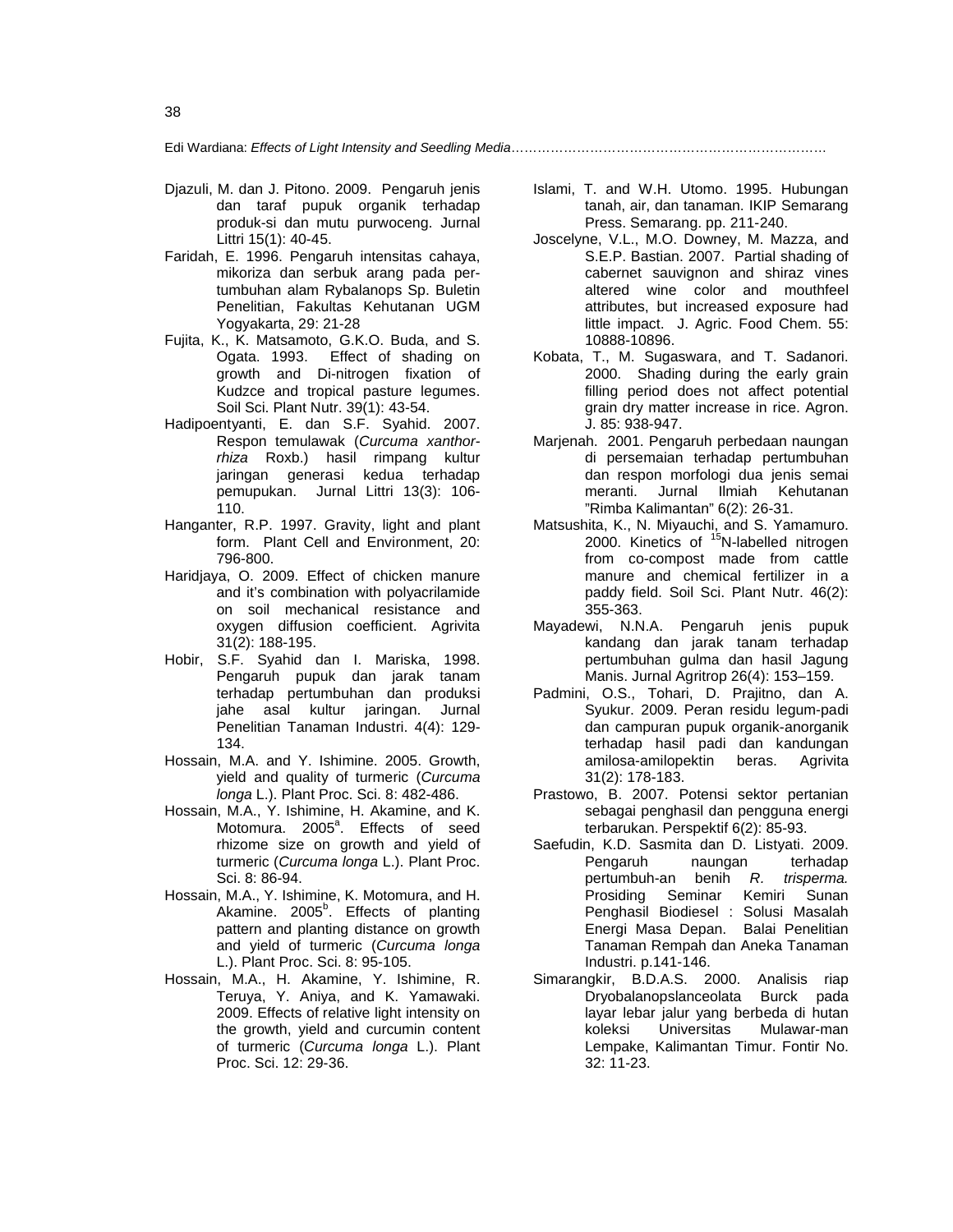Edi Wardiana*: Effects of Light Intensity and Seedling Media…………………………………………………………………..*

- Singh, S. 1994. Physiological response of different crop species to low light stress. Inidan J. Plant Physiol. 37(3): 147-151
- Stevenson F.J. 1982. Humus chemistry genesis, composition, reaction. John Wiley and Sons. New York. pp.476.
- Suhardi. 1995. Effect of shading, mycorrizha inoculated and organic matter on the growth of *Hopea gregaria* seedling. Buletin Penelitian, Fakultas Kehutanan UGM Yogyakarta No. 28: 18-27.
- Suhartatik, E. dan R. Sismiyati. 2000. Pemanfaatan pupuk organik dan agent hayati pada padi sawah. Dalam Suwarno *et al*. (Eds.) : Tonggak Kemajuan Teknologi Produksi Tanaman Pangan. Paket dan Komponen Teknologi Produksi Padi. Pusat Penelitian dan Pengembangan Tanaman Pangan. Bogor. pp.57.
- Sukristiyonubowo, Mulyadi, P. Wigena, dan A. Kasno. 1993. Pengaruh penambahan bahan organik, kapur, dan pupuk NPK terhadap sifat kimia tanah dan hasil kacang tanah. Pember. Pen. Tanah dan Pupuk, (11): 1-6.
- Sutarmi, S. 1983. Botani umum. Jilid II. CV. Angkasa, Bandung. pp.180.